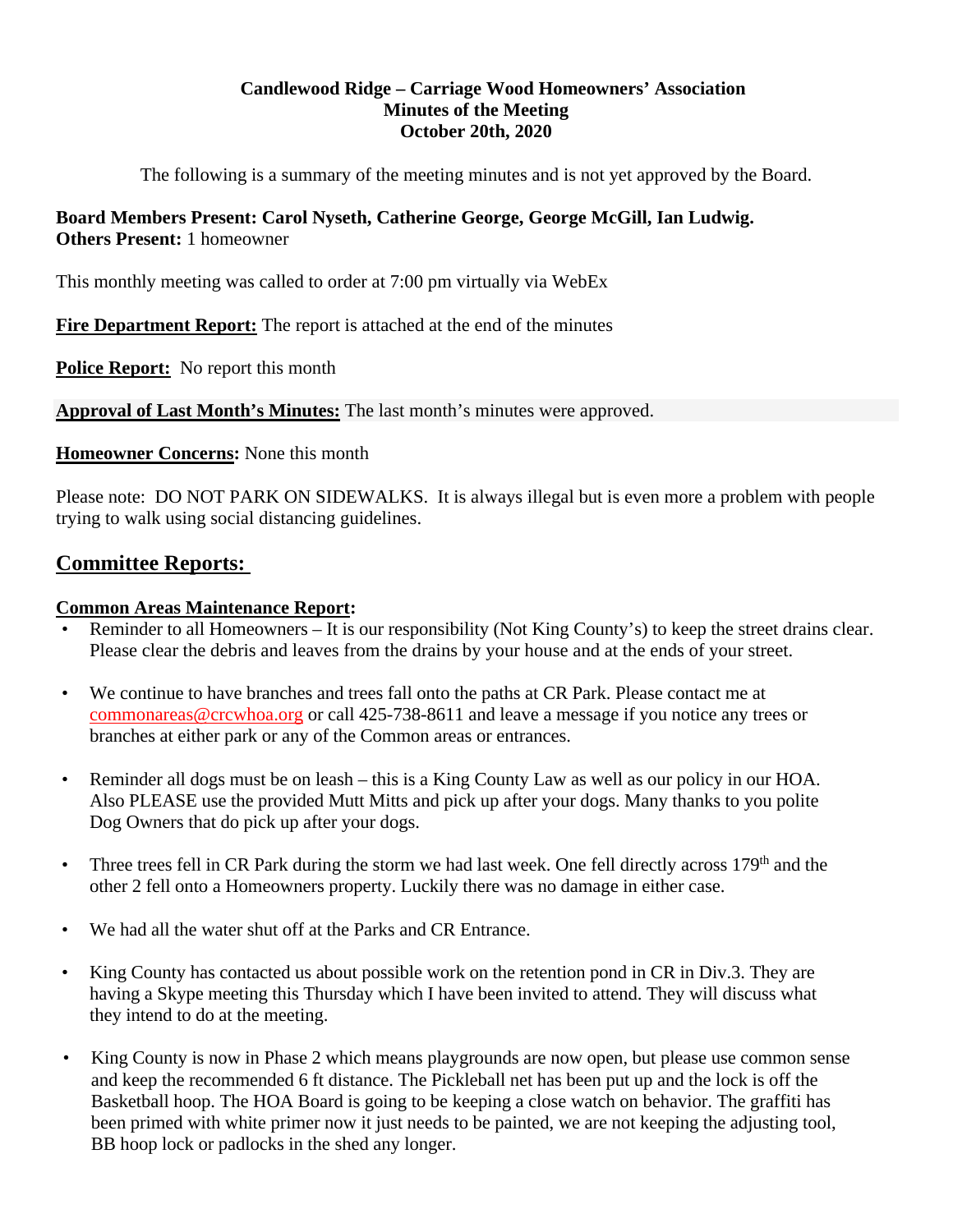- King County Sheriff Patrols and requests will now be coordinated by the CAM Chair and monthly reports will be submitted before each monthly meeting. Please contact the Board with any areas of concern and we will do our best to accommodate.
- Please keep a watch for suspicious Activity and call 911
- **Reminder:** Our parks are private parks which exist for the use and enjoyment of HOA residents, their families and guests. They are not public parks. Our park usage rules apply to everyone. Following are some of the rules that have been established to maximize safety, and minimize liability and maintenance cost:
- A. Park Hours: 9:00 am to dusk.
- B. No Smoking, alcohol, drugs, loud music, golfing, motorized vehicles or **Fireworks** are allowed.
- C. Animals must be leashed, and owners are responsible for cleaning up after their animals.

# **ACC Report:**

We accept ACR requests via e-mail when the form does not need paint chips. (All paint chips must be mailed or hand delivered.) It has been noted that paint requests have been received lately without paint chips as well as requests without ACR forms. All requests must be accompanied by ACR forms which must be signed, include a valid address and phone number and, if for paint or stain, must include paint chips and note which paint is for what part of the house (body, trim, deck, gutters, door, ...). If you want to speed up your notification, be sure that your email address is clearly written.

Due to the pandemic the ACC will consider ACRs with virtual paint chips but only when there is no question as to whether they would be approved. We will continue this policy throughout 2020 and will re-evaluate in 2021 to determine if this can become permanent.

ACC requests for this month were: 5 paint 2 roof replacements 1 shed 1 garage door replacement 1 tree removal 1 A/C unit installation 1 fence 1 replace siding 1 replace windows 1 driveway/retaining wall/deck and fence

# **Complaints Negotiations Report:**

No new complaints for October.

I took care of the one from last month (major landscaping/no ACC compliance). I went by and spoke to the HO and his landscaper, who happened to be there. We chatted and he said that he wasn't aware, although his landscaper said he mentioned it to him. I didn't belabor the point and, I left him with 2 ACC forms and an envelope, so he could send it in immediately and be compliant. Please note that the complaints mentioned in the minutes do NOT include complaints generated by the annual walk thru unless specifically noted

# **Treasurer's Report:**

Reports look good. Voted to increase dues by 3% and accept the proposed 2021 budget

**Legal and Insurance Report:** 

No report this month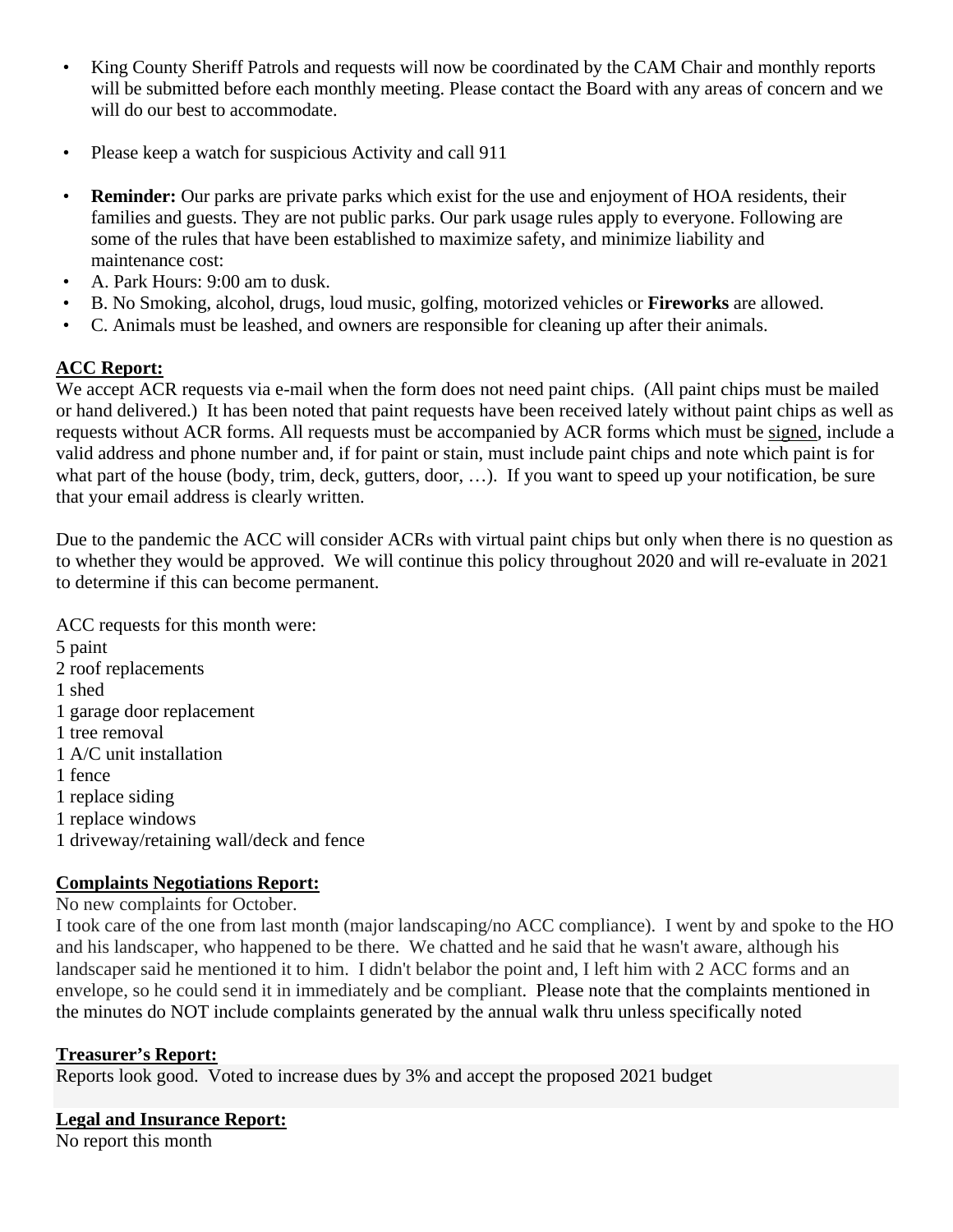# **Community Events Committee**

We need volunteers. The Easter Egg Hunt was cancelled due to the lack of volunteers and the COVID-19 crisis. The Garage Sale and Summer Event are also canceled for the same reasons.

Please note that, if a home owner wants to reserve a park, he or she should contact the CAM chair at commonareas@crcwhoa.org or call 425-738-8611 #80 and leave a message.

# **Cul-de-Sac Committee**

# Cul-de-Sac Committee Report – October 2020

- Inspected all 18 Cul-de-Sac Islands and 5 Retention Ponds within the last week.
- ‐ All bushes, grass and tree maintenance in good condition.
	- $\circ$  Due to wind storm, some small branches have fallen but all are less than  $\frac{1}{2}$  inch diameter no major limbs have fallen from trees on Islands or Retention Ponds
- No Islands recommended for renovation at this time no change in Island score for October.

# **On-going Issues/Concerns**

Next time Camber performs any Bark application within the neighborhood, most of the Islands and Retention Ponds could use an update. Most are looking pretty bare.

# **Web Site:**

No report this month.

# **Capital Improvement Committee:**

No report this month.

# **Nominating Committee**

We still have an open position on the Board.

# **Old Business:**

The virtual meetings are working for us. Homeowners who want to attend can request the information from George at president@crcwhoa.org.

Signage at park is still under review but there have been only 2 volunteers to work on this. We will postpone discussions until Spring. BB hoop and pickleball are available and being used.

# **New Business:**

Annual Meeting: cannot used church so will have annual meeting online. Proxies must be sent in as they must be signed.

We voted on the 2021 budget and dues increase.

**Please note that non safe and sane fireworks are illegal in the HOA because they are illegal in unincorporated King County.** Three years ago we had a house in our HOA burn down due to fireworks.

If you would like to give us your email address in order to be added to our email announcements please send your info to bookkeeper@crcwhoa.org. No one will see your email and we will not give it to anyone.

Roles for the 2020 HOA Board Members

| George McGill    | President / Common Areas Chair               |
|------------------|----------------------------------------------|
| Catherine George | Reporting Secretary / ACC Chair / Web Master |
| Alicia Follette  | Complaints / Treasurer                       |
| Carol Nyseth     | Vice President                               |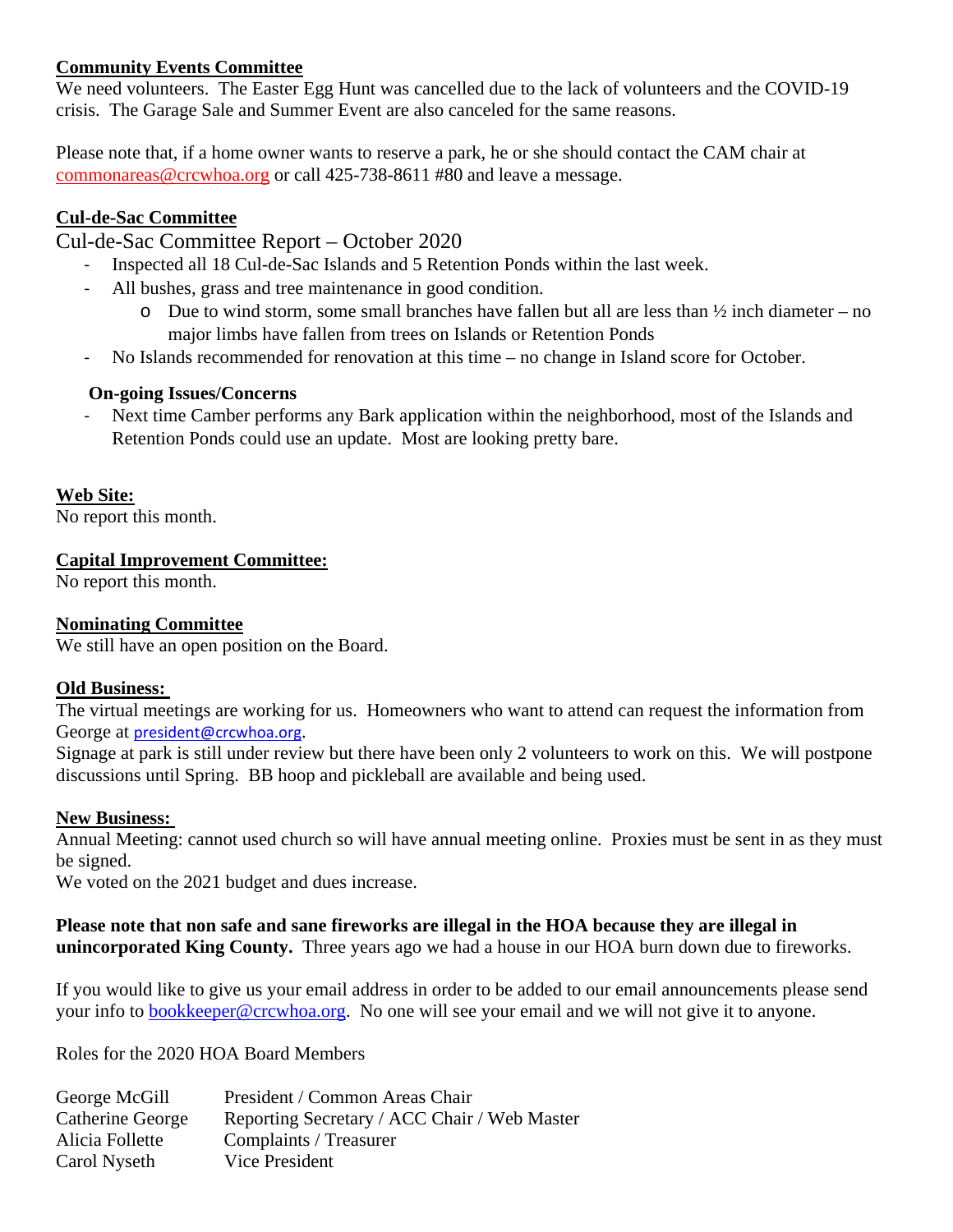Open Community Events Committee Chair Ian Ludwig ACC Member / CAM Member Randy Vermillion ACC Member / Cul-de-sac Chair \*Don Nelson Legal and Insurance \* Volunteer, not a Board Member

**Special Topics:** Visit our Website and contact the HOA via Email at:

Web – www.crcwhoa.org Facebook - Candlewood Ridge/Carriagewood HOA Email – president@crcwhoa.org info@crcwhoa.org architecture@crcwhoa.org If you would like to give us your email address in order to be added to our email announcements please send your info to bookkeeper@crcwhoa.org. Please visit us on Facebook also.

#### **Executive session:**

None required

A motion was made to adjourn the meeting at 7:20pm.

# **Next Board Meetings:**

- November  $17<sup>th</sup>$ , 2020
- December  $15<sup>th</sup>$ , 2020
- January 19th, 2021
- February $16<sup>th</sup>$ , 2021
- March  $16<sup>th</sup>$ , 2021
- $\bullet$  April 20<sup>th</sup>, 2021
- May  $19^{8h}$ , 2021
- June  $15^{th}$ , 2021
- $\bullet$  July 20<sup>th</sup>, 2021
- August  $17<sup>th</sup>$ , 2021
- September  $21<sup>st</sup>$ , 2021
- October  $19<sup>th</sup>$ , 2021
- November  $16<sup>th</sup>$ , 2021
- December  $21^{st}$ , 2021

# **Annual Meeting:**

• January  $26<sup>th</sup>$ ,  $2021$  7:00 at Fairwood Community United Methodist Church For the duration of the current coronavirus emergency it will be held via telephone. All Homeowners are welcome to attend. Please contact the president of the board for connection instructions at president@crcwhoa.org

Board meetings are usually held at **7:00 pm.** at the Sheriff's Office, Albertson's Shopping Center on the third Tuesday of the month. However, for the duration of the current coronavirus emergency they will be held via telephone. All Homeowners are welcome to attend. Please contact the president of the board for connection instructions at president@crcwhoa.org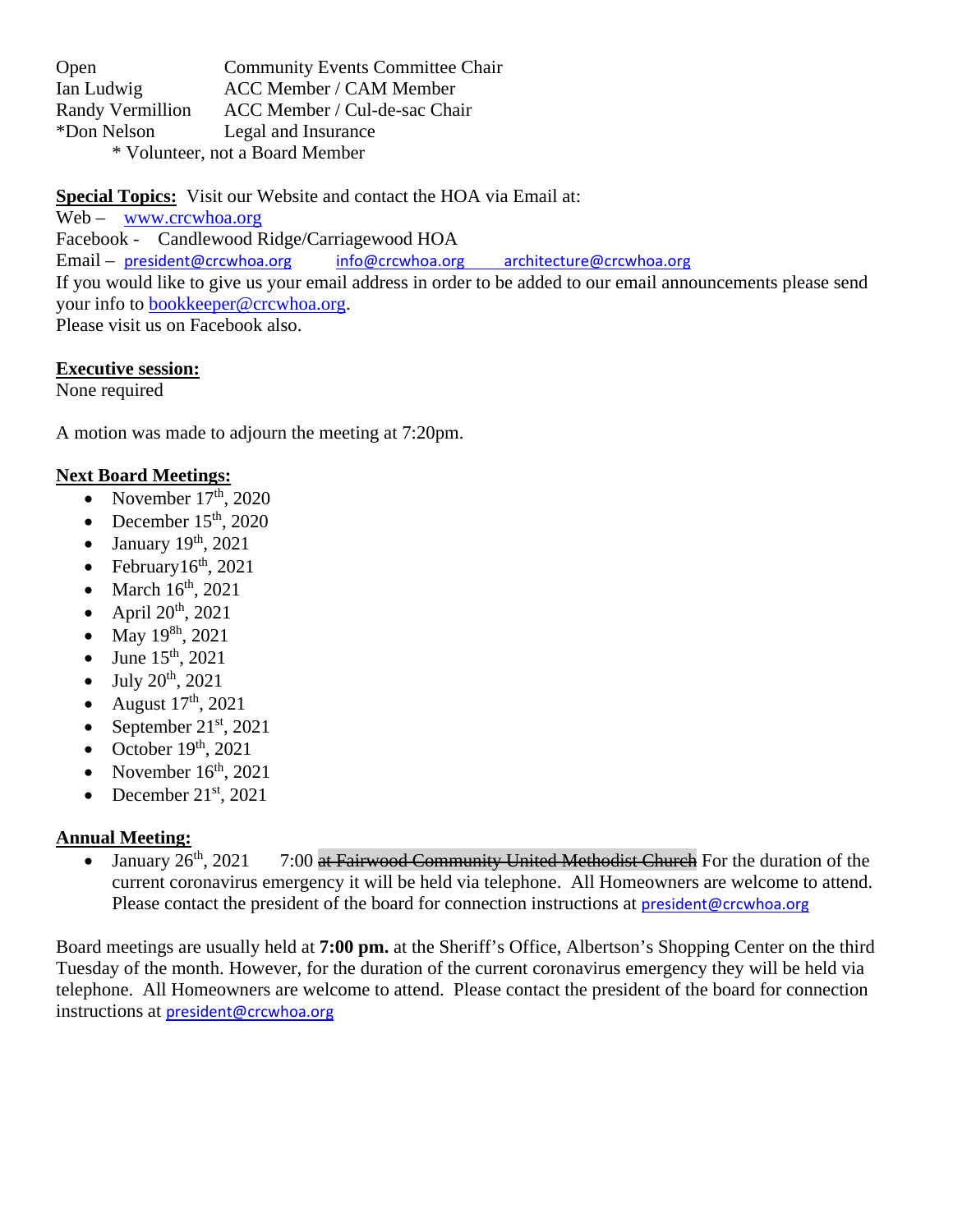

**RENTON REGIONAL FIRE AUTHORITY** WORKING TO MAKE OUR COMMUNITY SAFER, HEALTHIER, AND STRONGER